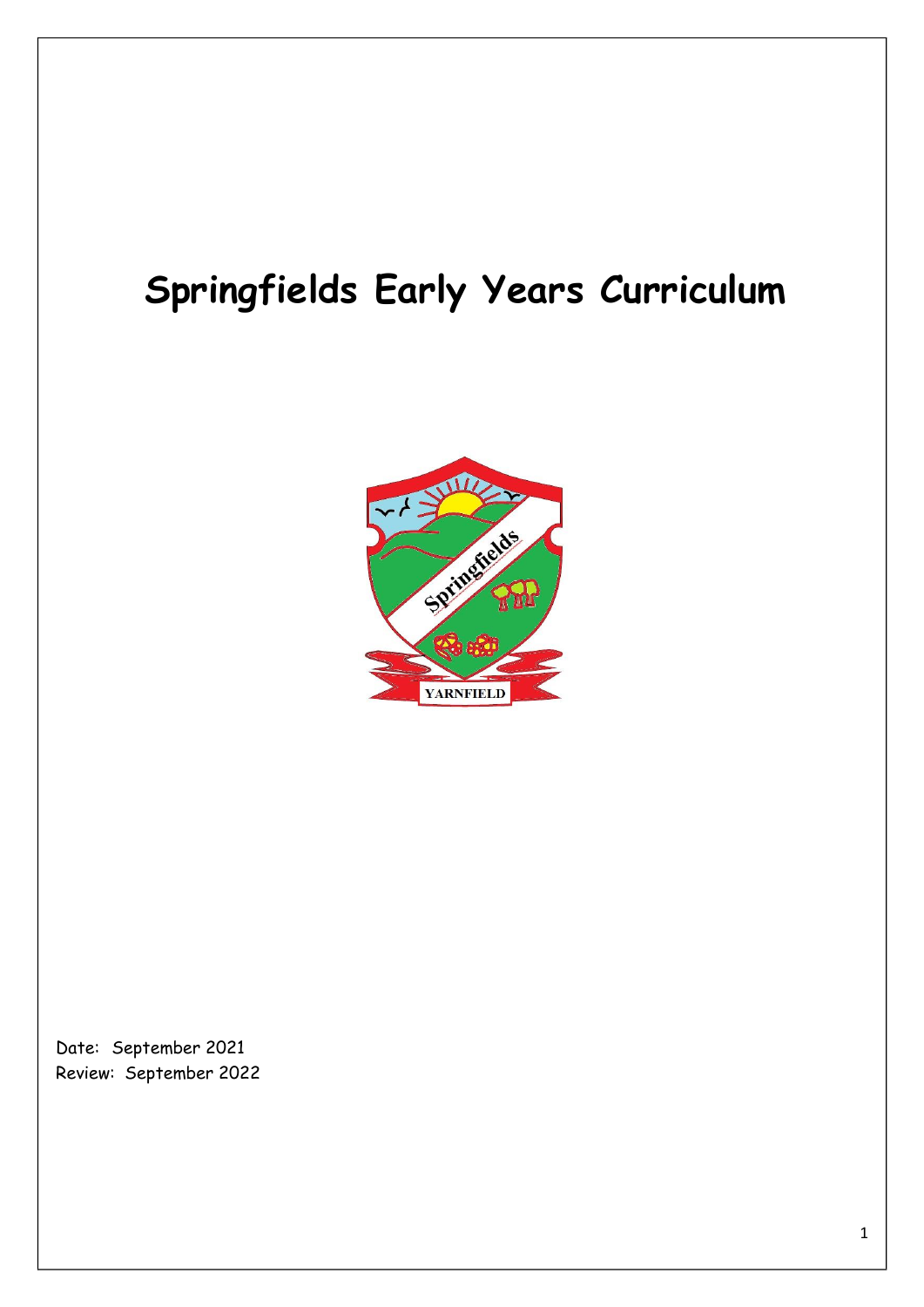# **Contents**

Page 2- Intent, implementation Page 5 – Curriculum delivery and coverage Page 14 – British Values Page 15 – Impact Appendix 1 – Long-term curriculum overview – Pre-school Appendix 2 – Long-term Curriculum overview – Reception Appendix 3 – National Curriculum Subjects – key knowledge and skills in EYFS linked to National Curriculum Subjects Appendix 4 – Progression maps N-Year 1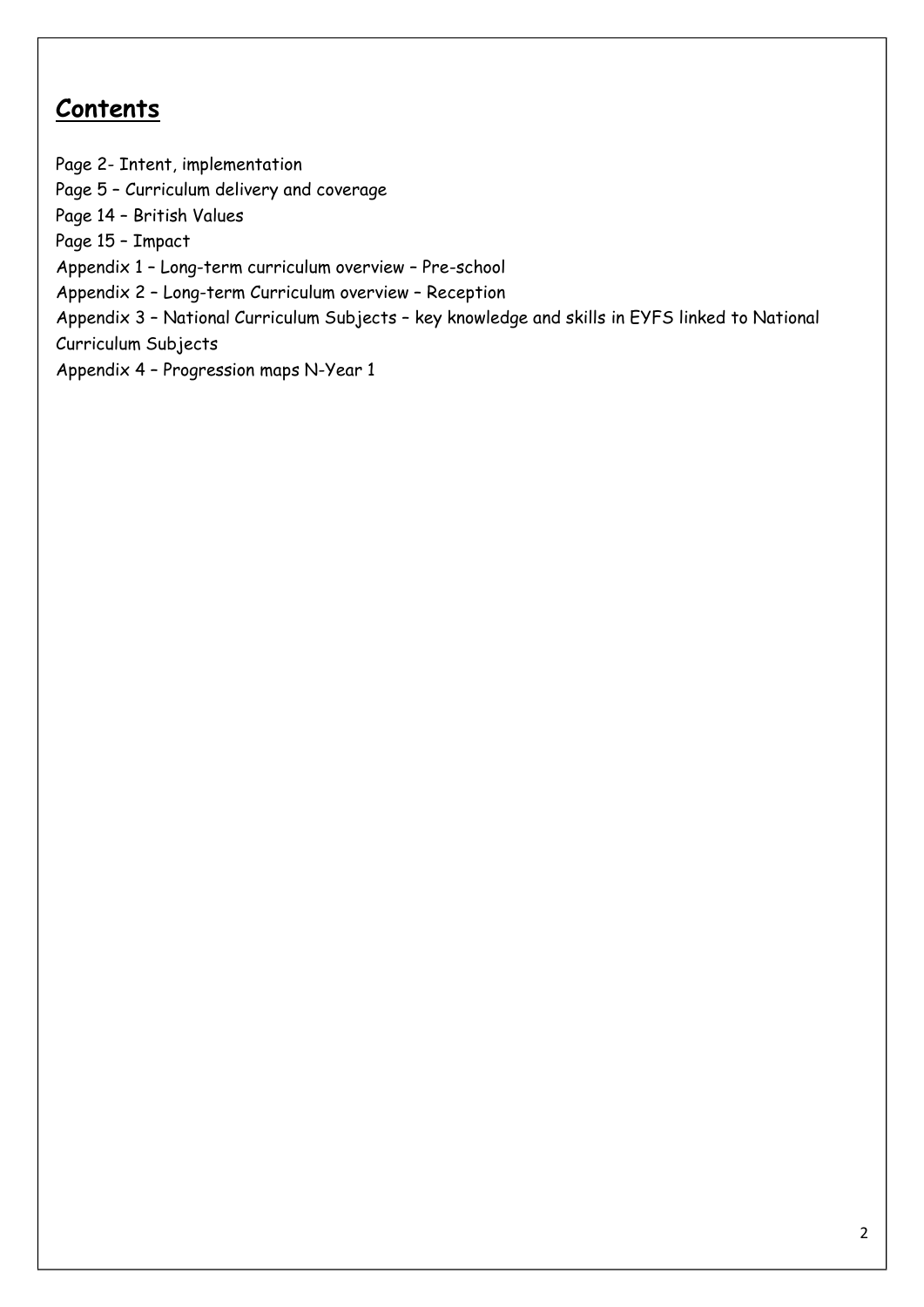# **1.Intent**

Our EYFS curriculum is based upon six basic principles:

- 1. Brain development one of the key windows of opportunity to maximise development of the brain is between three and five years of age. The Early Years are the most active period for establishing the neural connections.
- 2. Expressive function and self-regulation helping children develop these skills through imaginary play, by developing rules to guide them, working with others, challenging themselves, encouraging attention control through quieter activities and by giving opportunities to test themselves physically.
- 3. Movement and cognition –by providing a wide range of opportunities for movement we can ensure that children develop the stability they need to sit up, crawl, cruise around furniture, hop, skip, jump and to develop object control. The more children move the more controlled their movements will become.
- 4. Relationships Children who develop warm, positive relationships with their key workers are more excited about learning, more positive about coming to school, more self-confident and achieve more in the classroom.
- 5. The importance of play Free play is essential to children's development. It is enjoyable and helps children to develop social skills, executive function and self-regulation, imagination and creativity.
- 6. How learning happens learning is a change in the long-term memory; information is processed through the working memory; the working memory has limited capacity and can be easily overloaded; spaced repetition is the most effective way to overcome the limitations.

At Springfields, we aim:

- To establish an entitlement for all pupils;
- To provide a knowledge rich creative curriculum, which recognises prior learning, provide first hand learning experiences, allows the children to develop inter-personal skills, build resilience and become creative, critical thinkers.
- To establish expectations for teachers of the areas of learning;
- To promote continuity and coherence across Early Years;
- To ensure an appropriate fun, purposeful and challenging curriculum is planned to ensure all children make progress each year from their starting points;
- To provide stimulating learning experiences for all of the children in EYFS;
- To celebrate diversity. Through positive attitudes we can develop the whole child meeting individual needs;
- To teach basic skills, knowledge, concepts and values;
- To provide enrichment opportunities to engage learning ensuring there are no limits to curiosity and thirst for new experiences;
- To provide give children the cultural capital the knowledge the children need to achieve their Early Learning Goals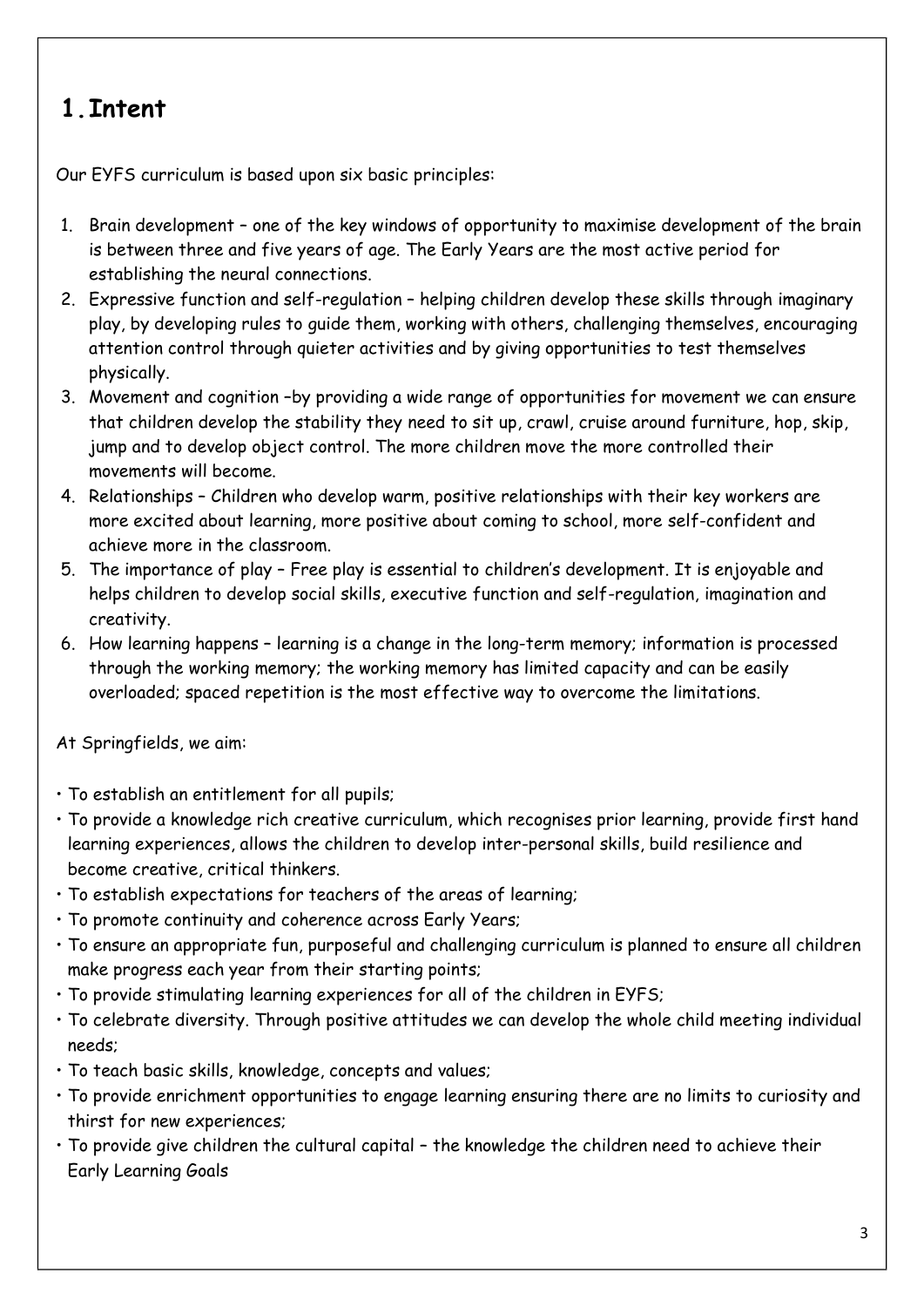- To provide children with the language (vocabulary) to enable them to think. We plan for three tiers of vocabulary acquisition including Tier 1 (everyday words), Tier 2 (academic or expressive language) and Tier 3 words (subject-specific words.)
- To ensure that reading is the gateway to learning and that texts are selected to give the children cultural capital and powerful knowledge.
- To promote positive attitudes to learning which reflect the values and skills needed to promote responsibility for learning and future success;
- To work in close partnership with the community to develop future citizens;
- To ensure that children who leave Springfields have a sense of belonging to a tightly knit community where they have the confidence and skills to make decisions, self-evaluate, make connections and become life-long learners.

# **2.Implementation**

•

The Early Years curriculum is based on a two-year rolling programme that includes a range of creative topics to give structure to planning and resources. Key skills are taught in line with Development Matters and Chris Quigley Progression Framework. Within these topics, pupil interests are noted and acted upon, where appropriate. In addition, parents are encouraged to share what their children do at home including particular things that interest them.

General Early Years practice is planned in line with guidelines and supports the concept of continuous provision, free-flow, outdoor learning, purposeful pedagogy, high quality learning conversations and an engaging and developing learning environment. All learning opportunities are designed to ensure that the majority of our pupils leave the Early Years with a Good Level of Development.

Young children learn best through real and purposeful experiences. For much of the school day they will be learning through play. During the foundation years, the children will experience learning through a variety of methods:

**Whole class Focused Activity**: The children all work together with the teacher or the teaching assistant.

**Group Adult Focused Activity**: The children will work with the teacher or the teaching assistant in a small group of between 4 and 6. Adult led sessions ensure learning and teaching that is age appropriate and ensures at least 6 steps progress from starting points for all our children.

**Self-Initiated Activity/Continuous provision**: The children access learning activities of their choice to engage

**Early Years Creative Curriculum**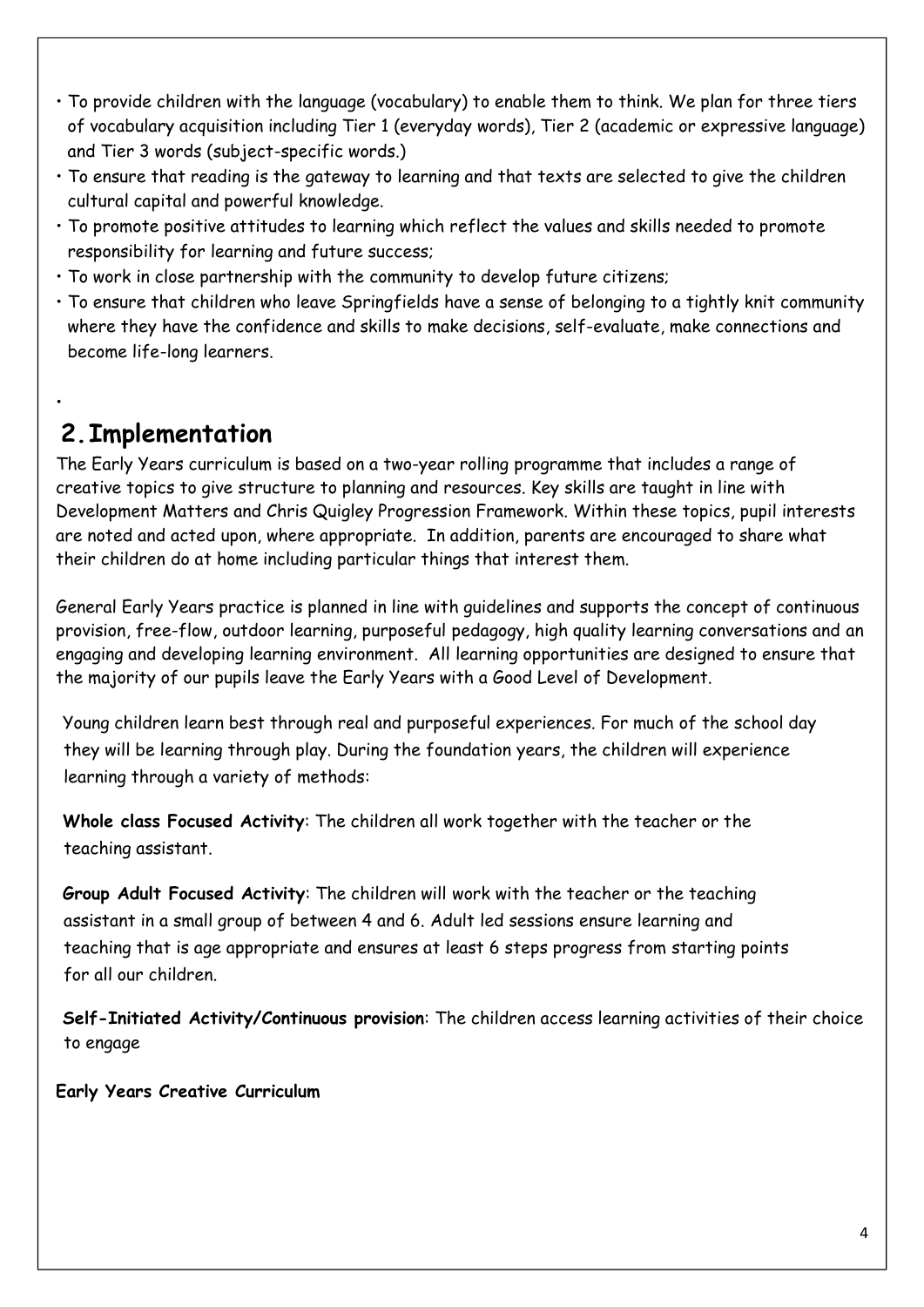### **Assessment:**

- **Reception baseline**:
- Used alongside our observations to help make judgements in September to inform our ability groups, plans, targeted support, notice any gender differences, shared with Parents etc.
- Used to highlight any gaps in any particular groups

|                         | Autumn 1                                       | Autumn <sub>2</sub>                     | Spring 1                                         | Spring 2                        | Summer 1                             | Summer 2                  |
|-------------------------|------------------------------------------------|-----------------------------------------|--------------------------------------------------|---------------------------------|--------------------------------------|---------------------------|
| <b>EYFS Year</b><br>A   | Welcome!<br>Super me!<br>Christmas             |                                         | Winter Wonderland and Spring<br>sunshine         |                                 | Splish, Splash, Splosh!<br>Moving on |                           |
| Role play-<br>reception | Baby<br>Clinic/Dr<br>Surgery                   | Superheroes HQ                          | Winter house                                     | Flower<br>shop/garden<br>centre | Camp site                            | Pirate Ship               |
| Trips/WOW<br>moments    | Super hero<br>day                              | Foxfield railway                        | Snow day                                         | Gruffalo<br>day/forestry day    | Summer fun day                       |                           |
| <b>EYFS Year</b><br>В   | <b>Welcome!</b><br>My Bear and Me<br>Christmas |                                         | Are we nearly there yet?<br>Marvellous machines. |                                 | Animal magic<br>Moving on            |                           |
| Role play-<br>reception | Three<br>Bear's<br>Cottage                     | Toy shop                                | Home corner                                      | Garage                          | Safari<br>camp/jungle                | Fruit and veg shop        |
| Trips/WOW<br>moments    | Teddy bear<br>picnic                           | Trip to see<br>Santa (Cannock<br>chase) |                                                  | Emergency<br>services visit     | Farm trip                            | Doctor/nurse/vet<br>visit |

• Used alongside EYFS profile and Target Tracker tracking.

• Observations are made of the children throughout EYFS using Target Tracker and these are recorded on the Target Tracker system, which tracks both progress and attainment. These observations are shared with Parents each half term and are printed and put in a child's learning journey for them to view throughout the year.

# • **Inclusion:**

Teachers are required to set high expectations for every pupil ensuring work sufficiently stretches all pupils – including those children who are working above the expected standard. In addition, work is planned at the appropriate level for those children who are working below expectations or who come from disadvantaged backgrounds. In addition, teachers ensure that planning evidences that there are no barriers to achievement and attainment. For children who have English as an additional language teaching opportunities help to develop their grasp of English and aim for children to access all subjects. Children are encouraged to discuss various issues, as well as being encouraged to develop high level questioning skills in order to steer their own learning.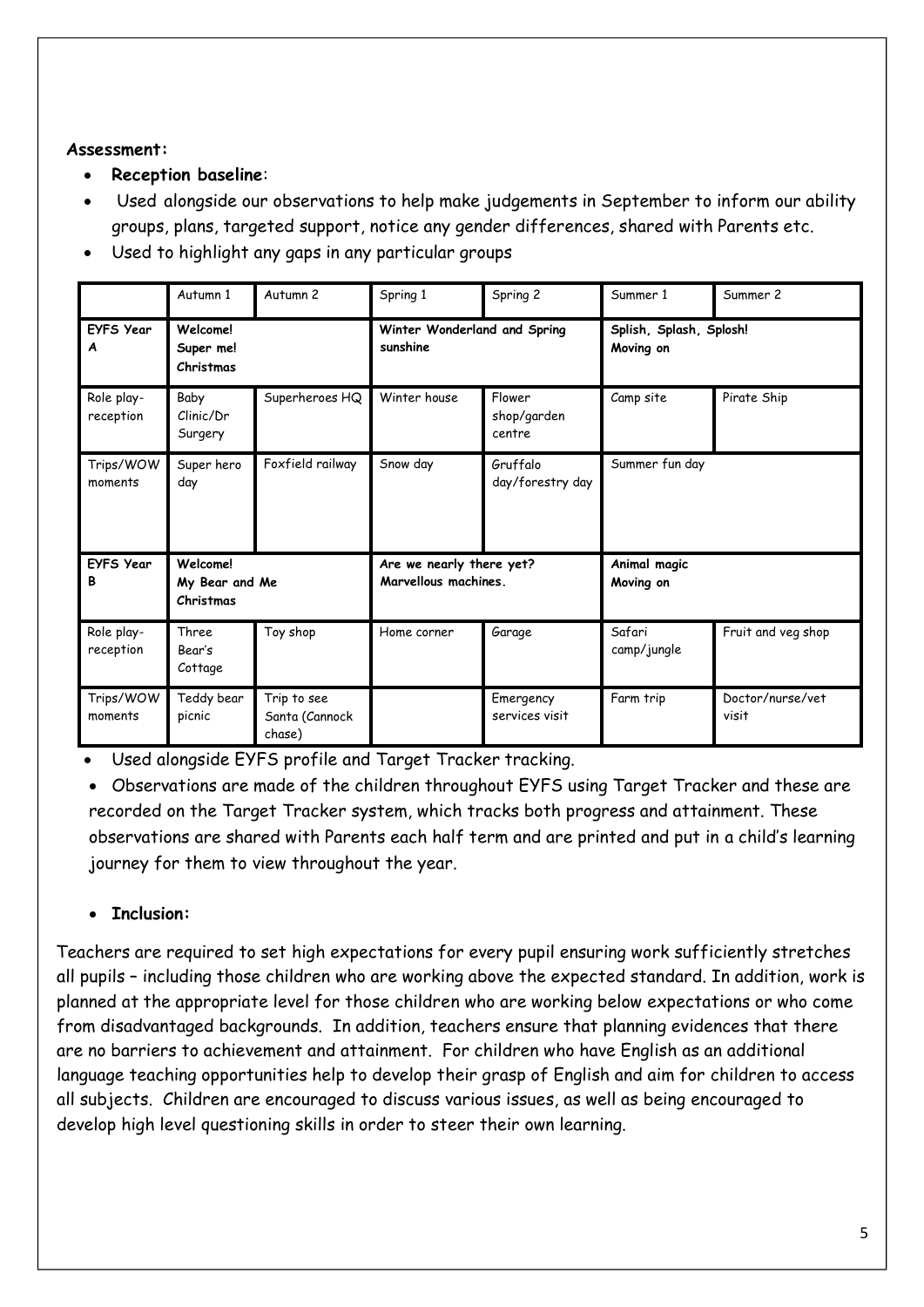# 3. **Early Years Foundation Stage** – **Curriculum delivery and coverage**

Each class has a long-term overview showing the full curriculum, a medium-term plan based around the key concepts/milestones expected for each age group, a topic web and a weekly overview of learning. Separate English, Maths and Phonics planning are produced in Reception Class. Links to each National Curriculum area are highlighted to ensure progression of key knowledge and skills in all subjects.

In the Early Years Communication and Language is one of the Prime areas of learning. These requirements are delivered through adult-led sessions and child-initiated experiences.

# Three and four year olds will be learning to:

- Enjoy listening to longer stories and can remember much of what happens.
- Can find it difficult to pay attention to more than one thing at a time.
- Use a wider range of vocabulary.
- Understand a question or instruction that has two parts, such as "Get your coat and wait at the door".
- Understand 'why' questions, like: "Why do you think the caterpillar got so fat?"
- Sing a large repertoire of songs.
- Know many rhymes, be able to talk about familiar books, and be able to tell a long story.
- Develop their communication, but may continue to have problems with irregular tenses and plurals, such as 'runned' for 'ran', 'swimmed' for 'swam'.
- May have problems saying: - some sounds: r, j, th, ch, and sh - multisyllabic words such as 'pterodactyl', 'planetarium' or 'hippopotamus'
- Use longer sentences of four to six words.
- Be able to express a point of view and to debate when they disagree with an adult or a friend, using words as well as actions.
- Can start a conversation with an adult or a friend and continue it for many turns.
- Use talk to organise themselves and their play: "Let's go on a bus... you sit there... I'll be the driver."

# Children in Reception will be learning to:

- Understand how to listen carefully and why listening is important.
- Learn new vocabulary.
- Use new vocabulary through the day.
- Ask questions to find out more and to check they understand what has been said to them.
- Articulate their ideas and thoughts in well-formed sentences.
- Connect one idea or action to another using a range of connectives.
- Describe events in some detail.
- Use talk to help work out problems and organise thinking and activities explain how things work and why they might happen.
- Develop social phrases.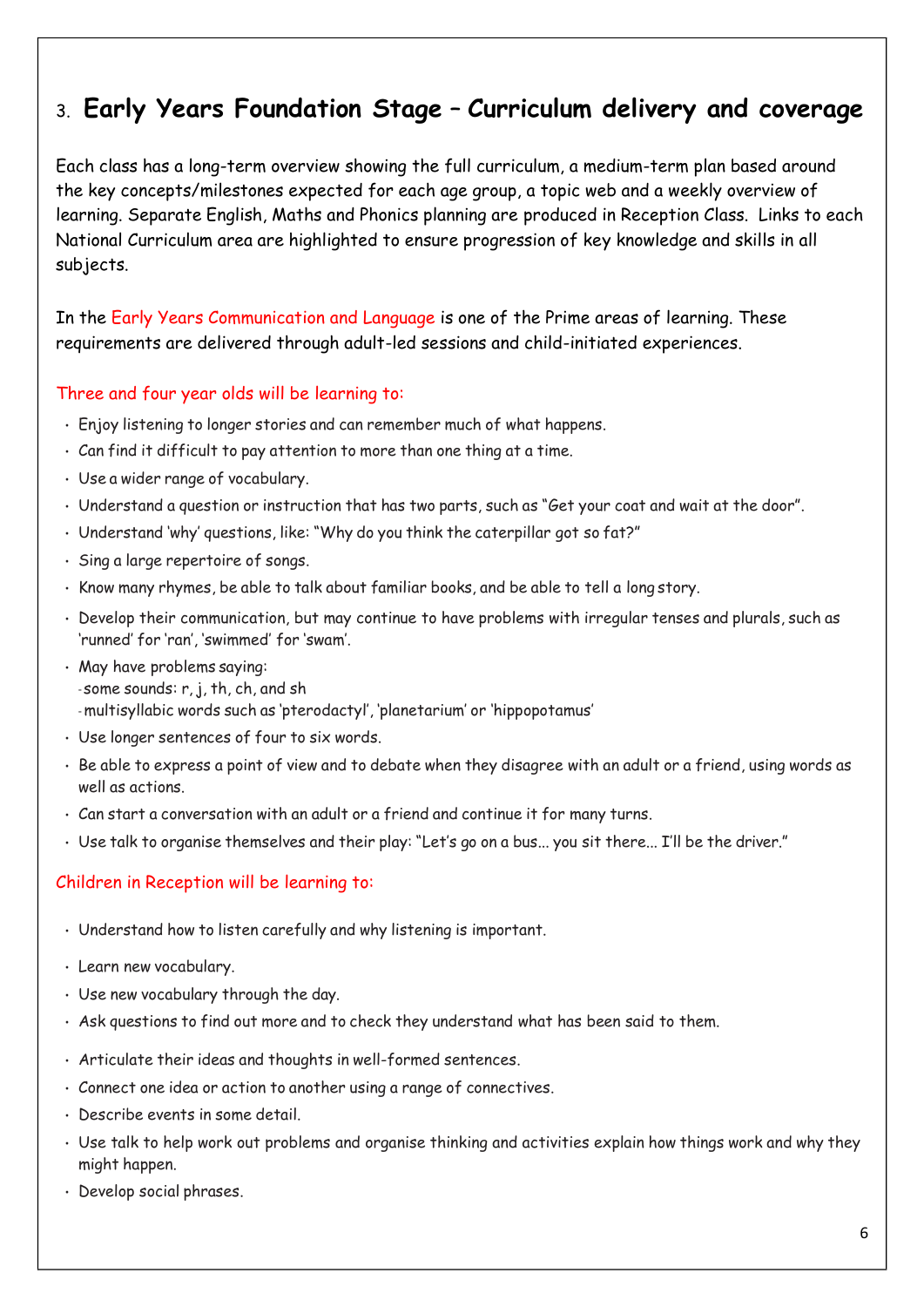- Engage in story times.
- Listen to and talk about stories to build familiarity and understanding.
- Retell the story, once they have developed a deep familiarity with the text; some as exact repetition and some in their own words.
- Use new vocabulary in different contexts.
- Listen carefully to rhymes and songs, paying attention to how they sound.
- Learn rhymes, poems and songs.
- Engage in non-fiction books.
- Listen to and talk about selected non-fiction to develop a deep familiarity with new knowledge and vocabulary.

#### **Early Learning Goal**

**Communication and Language**

#### **Listening, Attention and Understanding**

- Listen attentively and respond to what they hear with relevant questions, comments and actions when being read to and during whole class discussions and small group interactions.
- Make comments about what they have heard and ask questions to clarify their understanding.
- Hold conversation when engaged in back-and-forth exchanges with their teacher and peers.

#### **Speaking**

- Participate in small group, class and one-to-one discussions, offering their own ideas, using recently introduced vocabulary.
- Offer explanations for why things might happen, making use of recently introduced vocabulary from stories, non-fiction, rhymes and poems when appropriate.
- Express their ideas and feelings about their experiences using full sentences, including use of past, present and future tenses and making use of conjunctions, with modelling and support from their teacher.

#### **Early Years Foundation Stage**

Personal, Social and Emotional Development is delivered through adult-led sessions and child-initiated experiences.

#### Three and four year olds will be learning to:

- Select and use activities and resources, with help when needed. This helps them to achieve a goal they have chosen, or one which is suggested to them.
- Develop their sense of responsibility and membership of a community.
- Become more outgoing with unfamiliar people, in the safe context of their setting.
- Show more confidence in new social situations.
- Play with one or more other children, extending and elaborating play ideas.
- Help to find solutions to conflicts and rivalries. For example, accepting that not everyone can be Spider-Man in the game, and suggesting other ideas.
- Increasingly follow rules, understanding why they are important.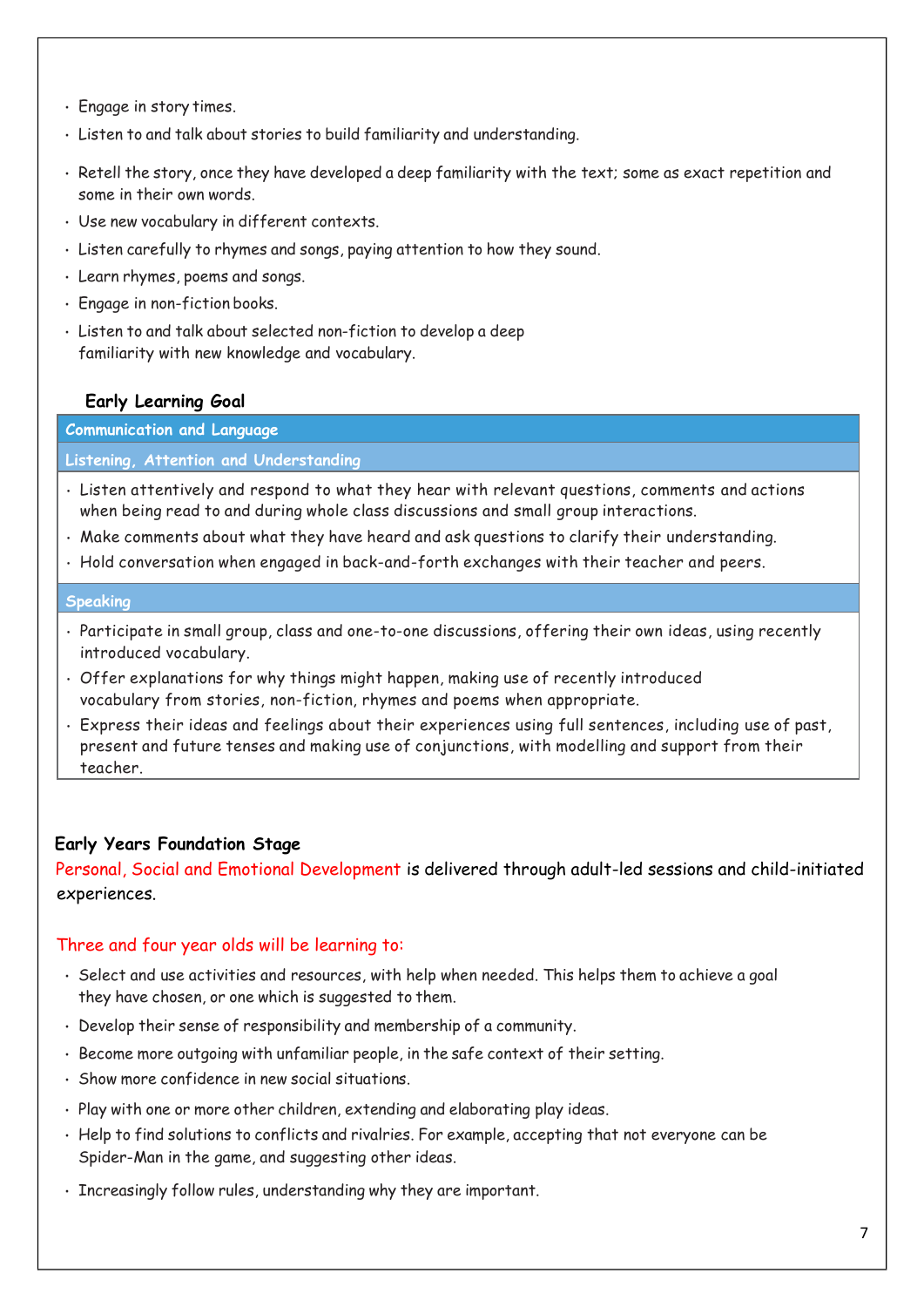- Do not always need an adult to remind them of a rule.
- Develop appropriate ways of being assertive.
- Talk with others to solve conflicts.
- Talk about their feelings using words like 'happy', 'sad', 'angry' or 'worried'.

#### Children in Reception will be learning to:

- See themselves as a valuable individual.
- Build constructive and respectful relationships.
- Express their feelings and consider the feelings of others.
- Show resilience and perseverance in the face of challenge.
- Identify and moderate their own feelings socially and emotionally.
- Think about the perspectives of others.
- Manage their own needs.

#### **Early learning Goal**

#### **Personal, Social and Emotional Development**

#### **Self-Regulation**

- Show an understanding of their own feelings and those of others, and begin to regulate their behaviour accordingly.
- Set and work towards simple goals, being able to wait for what they want and control their immediate impulses when appropriate.
- Give focused attention to what the teacher says, responding appropriately even when engaged in activity, and show an ability to follow instructions involving several ideas or actions.

#### **Managing Self**

- Be confident to try new activities and show independence, resilience and perseverance in the face of challenge.
- Explain the reasons for rules know right from wrong and try to behave accordingly.
- Manage their own basic hygiene and personal needs, including dressing, going to the toilet and understanding the importance of healthy food choices.

#### **Building Relationships**

- Work and play cooperatively and take turns with others.
- Form positive attachments to adults and friendships with peers.
- Show sensitivity to their own and to others' needs.

### **Early Years Foundation Stage**

PE is covered under physical development. This covers both fine and gross motor development. It is delivered through adult-led sessions and child-initiated experiences.

### Three and four year olds will be learning to:

- Continue to develop their movement, balancing, riding (scooters, trikes and bikes) and ball skills.
- Go up steps and stairs, or climb up apparatus, using alternate feet.
- Skip, hop, stand on one leg and hold a pose for a game like musical statues.
- Use large-muscle movements to wave flags and streamers, paint and make marks.
- Start taking part in some group activities, which they make up for themselves, or in teams.
- Are increasingly able to use and remember sequences and patterns of movements, which are related to music and rhythm.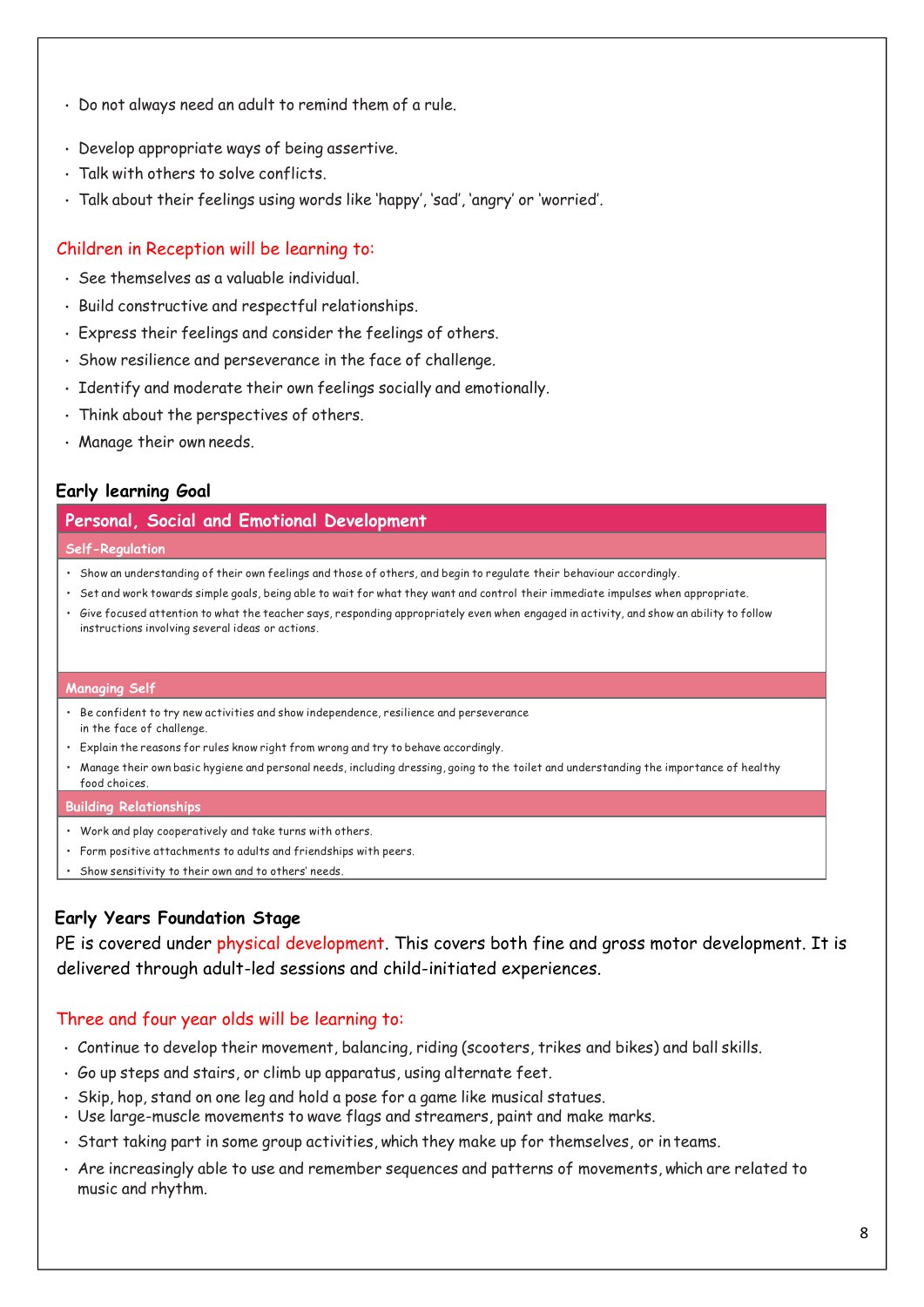- Match their developing physical skills to tasks and activities in the setting. For example, they decide whether to crawl, walk or run across a plank, depending on its length and width.
- Choose the right resources to carry out their own plan. For example, choosing a spade to enlarge a small hole they dug with a trowel.
- Collaborate with others to manage large items, such as moving a long plank safely, carrying large hollow blocks.
- Use one-handed tools and equipment, for example, making snips in paper with scissors.
- Use a comfortable grip with good control when holding pens and pencils.
- Start to eat independently and learning how to use a knife and fork.
- Show a preference for a dominant hand.
- Be increasingly independent, as they get dressed and undressed, for example, putting coats on and doing up zips.
- Be increasingly independent in meeting their own care needs, e.g. brushing teeth, using the toilet, washing and drying their hands thoroughly.
- Make healthy choices about food, drink, activity and tooth brushing.

### Children in Reception will be learning to:

- Revise and refine the fundamental movement skills they have already acquired: rolling, crawling, walking, jumping, running, hopping, skipping, climbing
- Progress towards a more fluent style of moving, with developing control and grace.
- Develop the overall body strength, co-ordination, balance and agility needed to engage successfully with future physical education sessions and other physical disciplines including dance, gymnastics, sport and swimming.
- Develop their small motor skills so that they can use a range of tools competently, safely and confidently. Suggested tools: pencils for drawing and writing, paintbrushes, scissors, knives, forks and spoons.
- Develop overall body-strength, balance, co-ordination and agility.
- Further develop and refine a range of ball skills including: throwing, catching, kicking, passing, batting, and aiming.
- Develop confidence, competence, precision and accuracy when engaging in activities that involve a ball.
- Develop the foundations of a handwriting style, which is fast, accurate and efficient.
- Know and talk about the different factors that support their overall health and wellbeing:
	- regular physical activity
	- -healthy eating
	- tooth brushing
	- sensible amounts of 'screen time'
	- -having a good sleep routine
	- -being a safe pedestrian
- Further develop the skills they need to manage the school day successfully:
	- lining up and queuing
	- -mealtimes
	- personal hygiene

#### **Early Learning Goal**

**Physical Development**

**Gross Motor Skills**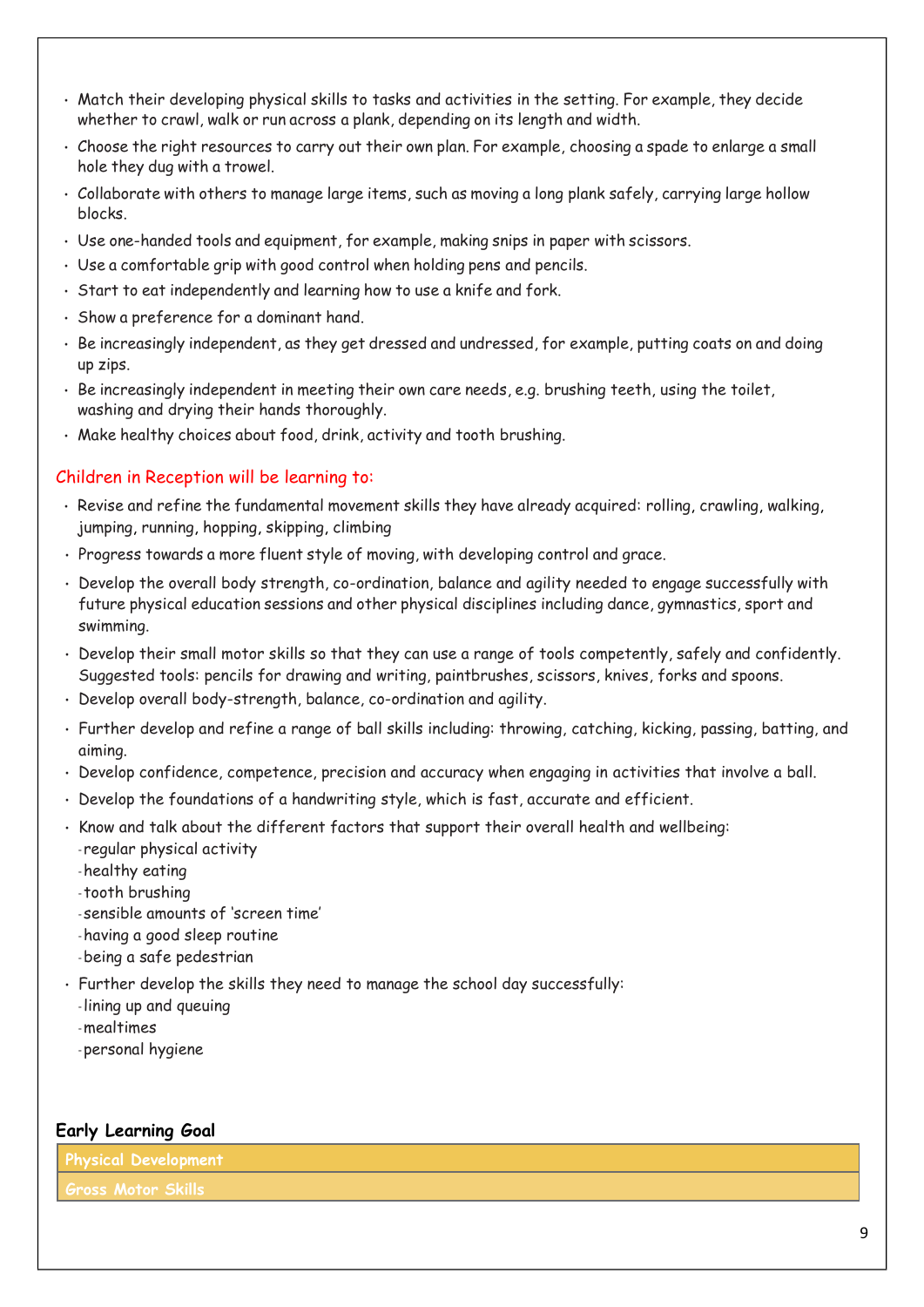- Negotiate space and obstacles safely, with consideration for themselves and others.
- Demonstrate strength, balance and coordination when playing.
- Move energetically, such as running, jumping, dancing, hopping, skipping and climbing.

### **Fine Motor Skills**

Hold a pencil effectively in preparation for fluent writing – using the tripod grip in almost all cases.

- Use a range of small tools, including scissors, paintbrushes and cutlery.
- Begin to show accuracy and care when drawing.

In the Early Years Literacy is taught as part of our creative curriculum. It is delivered through adult-led sessions including daily Phonics sessions in Reception and child-initiated experiences.

# Three and four year olds will be learning to:

- Understand the five key concepts about print:
	- print has meaning
	- the names of the different parts of a book
	- print can have different purposes
	- page sequencing
	- -we read English text from left to right and from top to bottom
- Develop their phonological awareness, so that they can:
	- spot and suggest rhymes
	- count or clap syllables in a word
	- -recognise words with the same initial sound, such as money and mother
- Engage in extended conversations about stories, learning newvocabulary.
- Use some of their print and letter knowledge in their early writing. For example: writing a pretend shopping list that starts at the top of the page; write 'm' for mummy.
- Write some or all of their name.
- Write some letters accurately.

# Children in Reception will be learning to:

- Read individual letters by saying the sounds for them.
- Blend sounds into words, so that they can read short words made up of known letter-sound correspondences.
- Read some letter groups that each represent one sound and say sounds for them.
- Read a few common exception words matched to the school's phonic programme.
- Read simple phrases and sentences made up of words with known letter–sound correspondences and, where necessary, a few exception words.
- Re-read these books to build up their confidence in word reading, their fluency and their understanding and enjoyment.
- Form lower-case and capital letters correctly.
- Spell words by identifying the sounds and then writing the sound with letter/s.
- Write short sentences with words with known letter-sound correspondences using a capital letter and full stop.
- Re-read what they have written to check that it makes sense.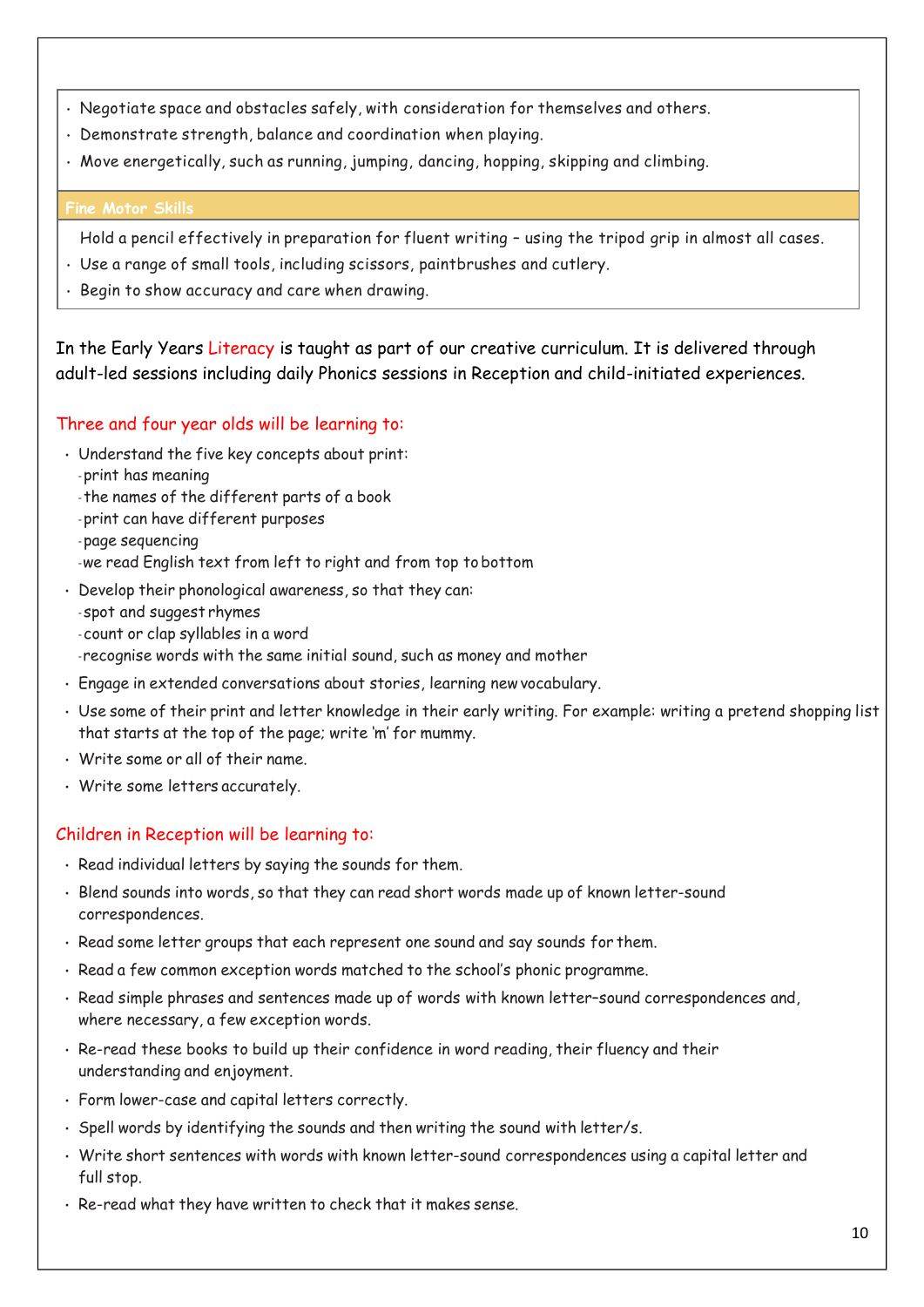#### **Early Learning Goal**

#### **Literacy**

#### **Comprehension**

- Demonstrate understanding of what has been read to them by retelling stories and narratives using their own words and recently introduced vocabulary.
- Anticipate (where appropriate) key events in stories.
- Use and understand recently introduced vocabulary during discussions about stories, non- fiction, rhymes and poems and during role play.

#### **Word Reading**

- Say a sound for each letter in the alphabet and at least 10 digraphs.
- Read words consistent with their phonic knowledge by sound-blending.
- Read aloud simple sentences and books that are consistent with their phonic knowledge, including some common exception words.

#### **Writing**

- Write recognisable letters, most of which are correctly formed.
- Spell words by identifying sounds in them and representing the sounds with a letter or letters.
- Write simple phrases and sentences that can be read by others.

In the Early Years Maths is taught as a discrete subject. It is delivered through adult-led sessions and child-initiated experiences and is currently based on the Numicon and White Rose schemes.

### Three and four year olds will be learning to:

- Fast recognition of up to 3 objects, without having to count them individually ('subitising').
- Recite numbers past 5.
- Say one number for each item in order: 1,2,3,4,5.
- Know that the last number reached when counting a small set of objects tells you how many there are in total ('cardinal principle').
- Show 'finger numbers' up to 5.
- Link numerals and amounts: for example, showing the right number of objects to match the numeral, up to 5.
- Experiment with their own symbols and marks as well as numerals.
- Solve real world mathematical problems with numbers up to 5.
- Compare quantities using language: 'more than', 'fewer than'.
- Talk about and explore 2D and 3D shapes (for example, circles, rectangles, triangles and cuboids) using informal and mathematical language: 'sides', 'corners'; 'straight', 'flat', 'round'.
- Understand position through words alone for example, "The bag is under the table," with no pointing.
- Describe a familiar route.
- Discuss routes and locations, using words like 'in front of' and 'behind'.
- Make comparisons between objects relating to size, length, weight and capacity.
- Select shapes appropriately: flat surfaces for building, a triangular prism for a roof etc.
- Combine shapes to make new ones an arch, a bigger triangle etc.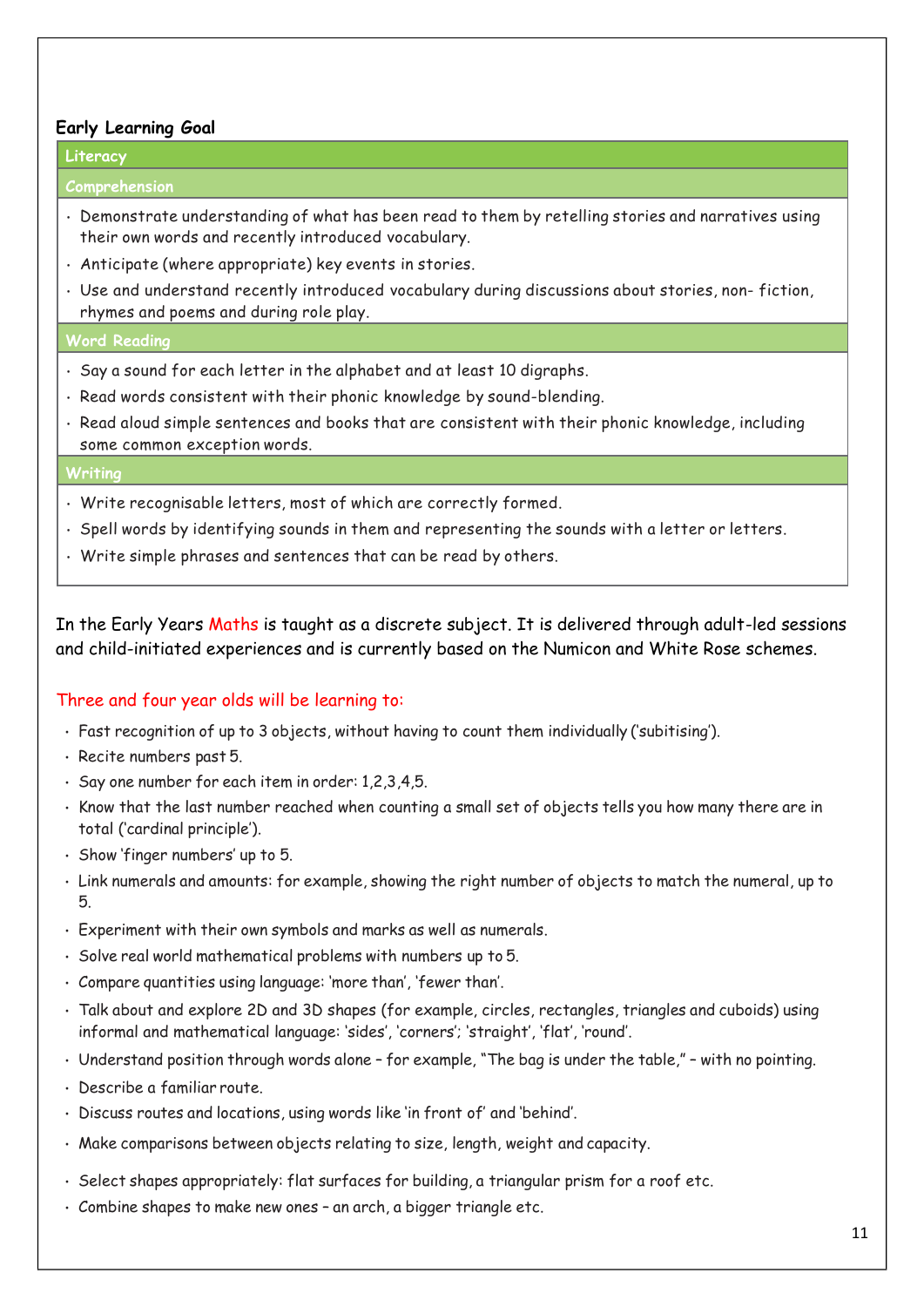- Talk about and identifies the patterns around them. For example: stripes on clothes, designs on rugs and wallpaper. Use informal language like 'pointy', 'spotty', 'blobs' etc.
- Extend and create ABAB patterns stick, leaf, stick, leaf.
- Notice and correct an error in a repeating pattern.
- Begin to describe a sequence of events, real or fictional, using words such as 'first', 'then...'

# Children in Reception will be learning to:

- Count objects, actions and sounds.
- Subitise.
- Link the number symbol (numeral) with its cardinal number value.
- Count beyond ten.
- Compare numbers.
- Understand the 'one more than/one less than' relationship between consecutive numbers.
- Explore the composition of numbers to 10.
- Automatically recall number bonds for numbers 0–10.
- Select, rotate and manipulate shapes in order to develop spatial reasoning skills.
- Compose and decompose shapes so that children recognise a shape can have other shapes within it, just as numbers can.
- Continue, copy and create repeating patterns.
- Compare length, weight and capacity.

### **Early Learning Goal**

#### **Mathematics**

#### **Number**

- Have a deep understanding of number to 10, including the composition of each number.
- Subitise (recognise quantities without counting) up to 5.
- Automatically recall (without reference to rhymes, counting or other aids) number bonds up to 5 (including subtraction facts) and some number bonds to 10, including double facts.

#### **Numerical Patterns**

- Verbally count beyond 20, recognising the pattern of the counting system.
- Compare quantities up to 10 in different contexts, recognising when one quantity is greater than, less than or the same as the other quantity.
- Explore and represent patterns within numbers up to 10, including evens and odds, double facts and how quantities can be distributed equally.

### **Early Years Foundation Stage**

In the Early Years History, Geography, Science, RE are covered in Understanding the World. These are delivered through adult-led sessions and child-initiated experiences.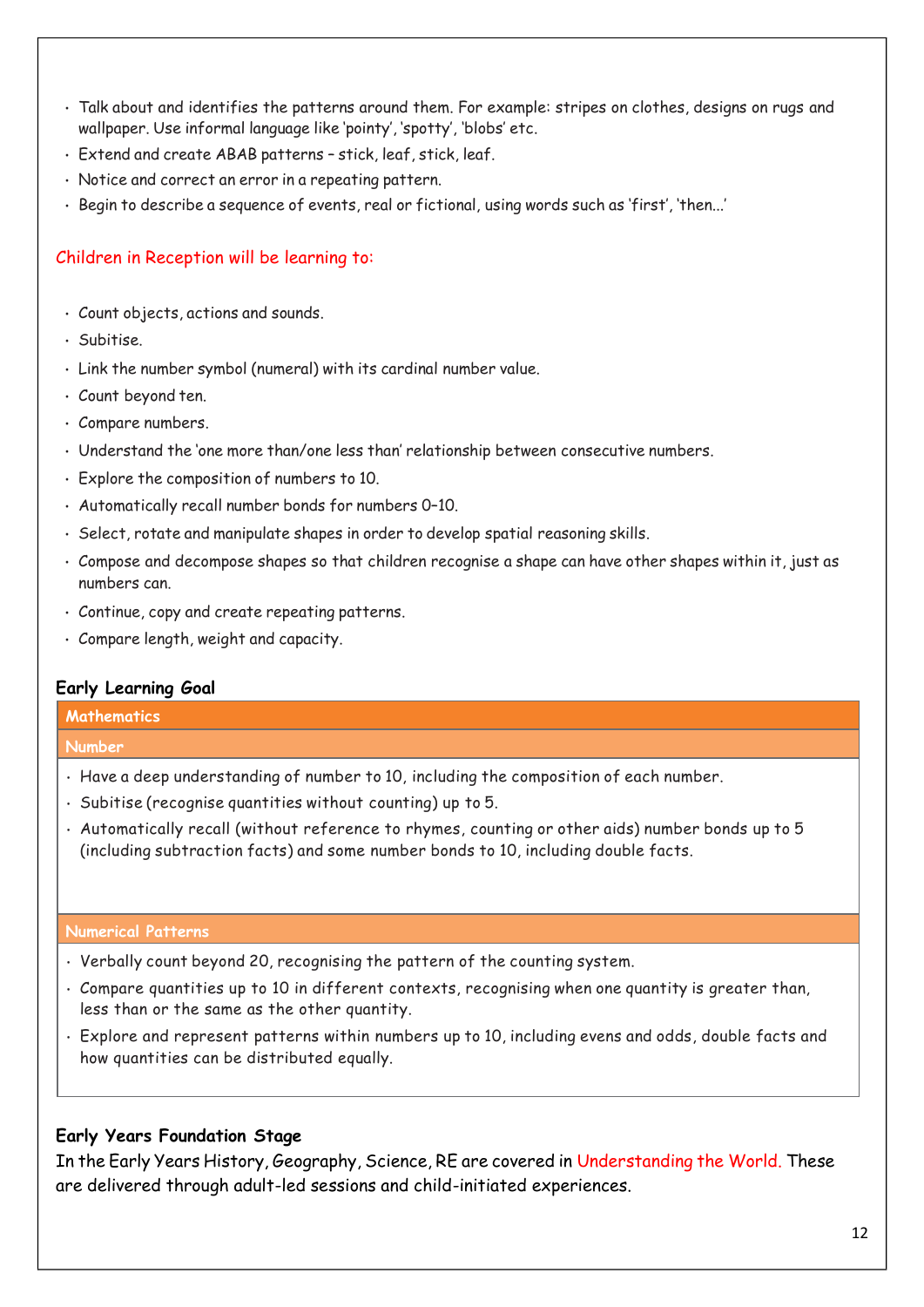# Three and four year olds will be learning to:

- Use all their senses in hands-on exploration of natural materials.
- Explore collections of materials with similar and/or different properties.
- Talk about what they see, using a wide vocabulary.
- Begin to make sense of their own life-story and family's history.
- Show interest in different occupations.
- Explore how things work.
- Plant seeds and care for growing plants.
- Understand the key features of the life cycle of a plant and an animal.
- Begin to understand the need to respect and care for the natural environment and all living things.
- Explore and talk about different forces they can feel.
- Talk about the differences between materials and changes they notice.
- Continue to develop positive attitudes about the differences between people.
- Know that there are different countries in the world and talk about the differences they have experienced or seen in photos.

#### Children in Reception will be learning to:

- Talk about members of their immediate family and community.
- Name and describe people who are familiar to them.
- Comment on images of familiar situations in the past.
- Compare and contrast characters from stories, including figures from the past.
- Draw information from a simple map.
- Understand that some places are special to members of their community.
- Recognise that people have different beliefs and celebrate special times in different ways.
- Recognise some similarities and differences between life in this country and life in other countries.
- Explore the natural world around them.
- Describe what they see, hear and feel whilst outside.
- Recognise some environments that are different to the one in which they live.
- Understand the effect of changing seasons on the natural world around them.

### **Early Learning Goal**

#### **Understanding the World**

#### **Past and Present**

- Talk about the lives of the people around them and their roles in society.
- Know some similarities and differences between things in the past and now, drawing on their experiences and what has been read in class.
- Understand the past through settings, characters and events encountered in books read in class and storytelling.

**People, Culture and Communities**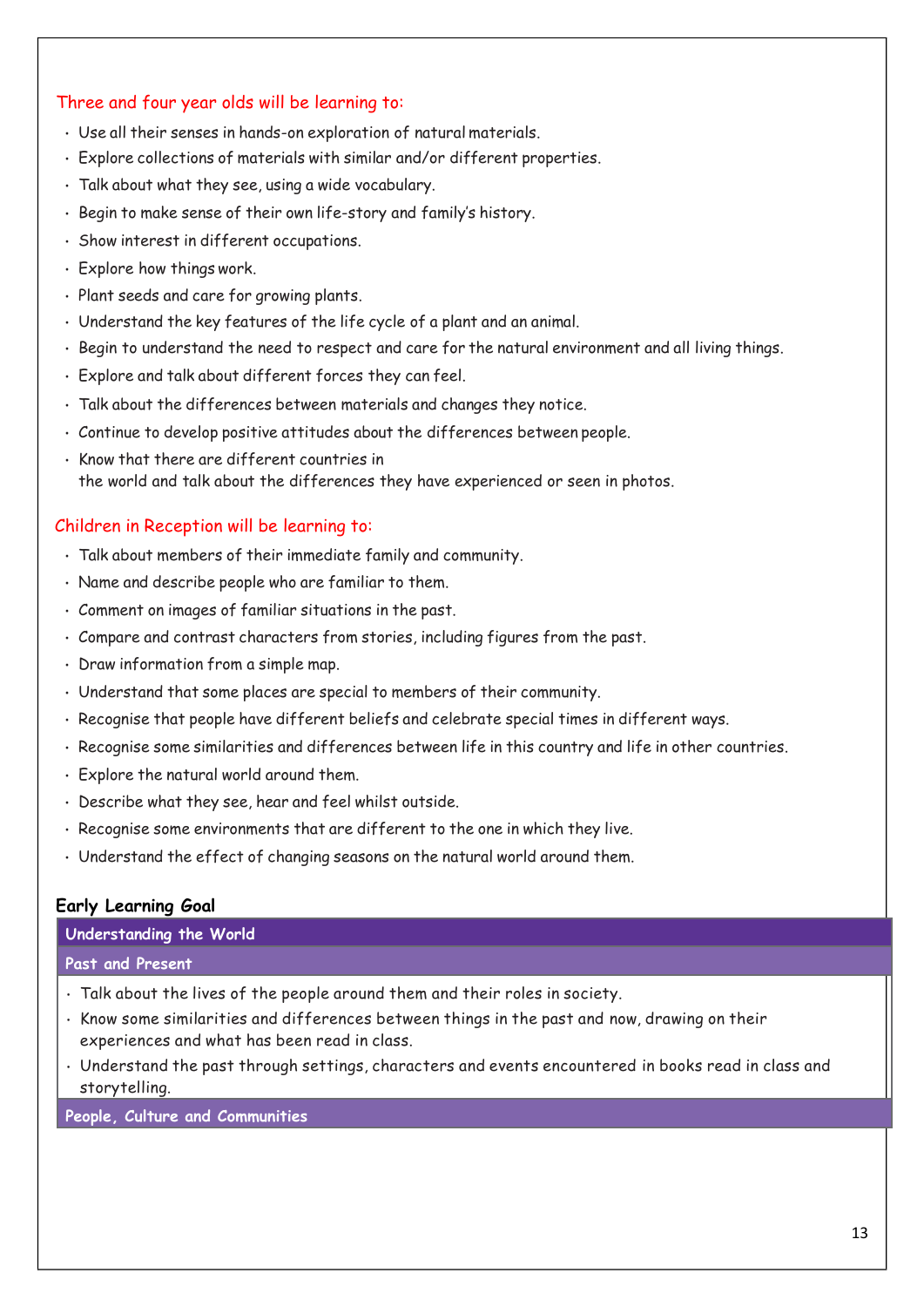- Describe their immediate environment using knowledge from observation, discussion, stories, non-fiction texts and maps.
- Know some similarities and differences between different religious and cultural communities in this country, drawing on their experiences and what has been read in class.
- Explain some similarities and differences between life in this country and life in other countries, drawing on knowledge from stories, non-fiction texts and (when appropriate) maps.

#### **The Natural World**

- Explore the natural world around them, making observations and drawing pictures of animals and plants.
- Know some similarities and differences between the natural world around them and contrasting environments, drawing on their experiences and what has been read in class.
- Understand some important processes and changes in the natural world around them, including the seasons and changing states of matter.

# **Early Years Foundation Stage**

Art, Design, Technology, Music, Drama and Dance are all covered under Expressive Arts and Design. These are delivered through adult-led sessions and child-initiated experiences.

# Three and four year olds will be learning to:

- Take part in simple pretend play, using an object to represent something else even though they are not similar.
- Begin to develop complex stories using small world equipment like animal sets, dolls and dolls houses etc.
- Make imaginative and complex 'small worlds' with blocks and construction kits, such as a city with different buildings and a park.
- Explore different materials freely, in order to develop their ideas about how to use them and what to make.
- Develop their own ideas and then decide which materials to use to express them.
- Join different materials and explore different textures.
- Create closed shapes with continuous lines, and begin to use these shapes to represent objects.
- Draw with increasing complexity and detail, such as representing a face with a circle and including details.
- Use drawing to represent ideas like movement or loud noises.
- Show different emotions in their drawings and paintings, like happiness, sadness, fear etc.
- Explore colour and colour-mixing.
- Listen with increased attention to sounds.
- Respond to what they have heard, expressing their thoughts and feelings.
- Remember and sing entire songs.
- Sing the pitch of a tone sung by another person ('pitch match').
- Sing the melodic shape (moving melody, such as up and down, down and up) of familiar songs.
- Create their own songs, or improvise a song around one they know.
- Play instruments with increasing control to express their feelings and ideas.

### Children in Reception will be learning to:

- Explore, use and refine a variety of artistic effects to express their ideas and feelings.
- Return to and build on their previous learning, refining ideas and developing their ability to represent them.
- Create collaboratively sharing ideas, resources and skills.
- Listen attentively, move to and talk about music, expressing their feelings and responses.
- Watch and talk about dance and performance art, expressing their feelings and responses.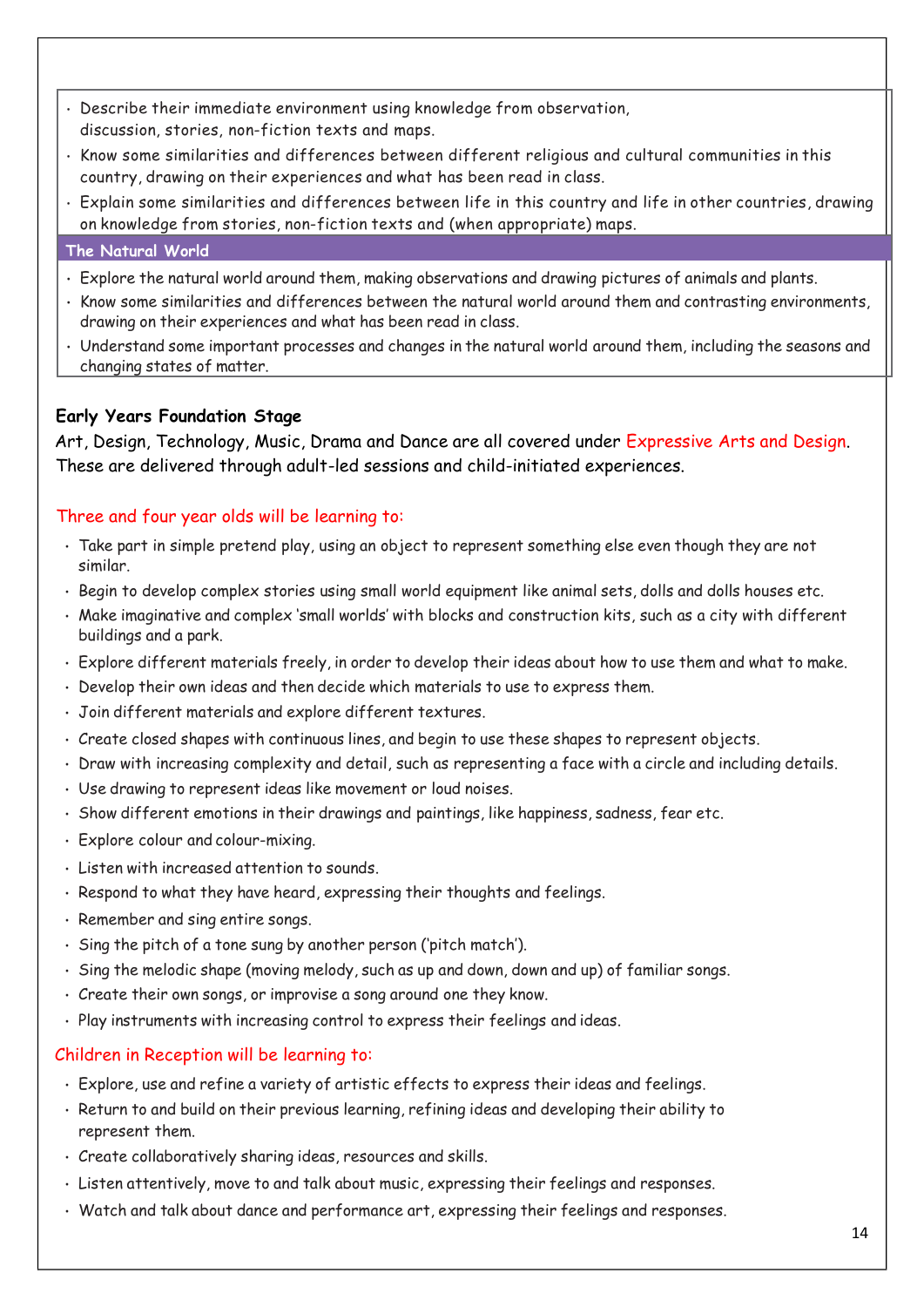- Sing in a group or on their own, increasingly matching the pitch and following the melody.
- Develop storylines in their pretend play.
- Explore and engage in music making and dance, performing solo or in groups.

# **Early Learning Goal**

| <b>Expressive Arts and Design</b>                                                                                                        |
|------------------------------------------------------------------------------------------------------------------------------------------|
| <b>Creating with Materials</b>                                                                                                           |
| . Safely use and explore a variety of materials, tools and techniques, experimenting with colour, design,<br>texture, form and function. |
| · Share their creations, explaining the process they have used.                                                                          |
| . Make use of props and materials when role playing characters in narratives and stories.                                                |
| <b>Being Imaginative and Expressive</b>                                                                                                  |
| · Invent, adapt and recount narratives and stories with peers and<br>their teacher.                                                      |
| · Sing a range of well-known nursery rhymes and songs.                                                                                   |
| · Perform songs, rhymes, poems and stories with others, and (when appropriate) try to move in time<br>with music.                        |
|                                                                                                                                          |
|                                                                                                                                          |

# **British Values**

The fundamental British values of *democracy, rule of law, individual liberty, mutual respect and tolerance for those with different faiths and beliefs* are already implicitly embedded in the 2014 EYFS and are further clarified below, based on the Fundamental British Values in the Early Years guidance (Foundation Years 2015):

- Democracy, or making decisions together (through the prime area of Personal, Social and Emotional Development)
- As part of the focus on self-confidence and self-awareness, practitioners encourage children to see their role in the bigger picture, encouraging them to know that their views count, to value each other's views and values, and talk about their feelings, for example, recognising when they do or do not need help.
- Practitioners support the decisions that children make and provide activities that involve turntaking, sharing and collaboration. Children are given opportunities to develop enquiring minds in an atmosphere where questions are valued.
- Rule of law, or understanding that rules matter (through the prime area of Personal, Social and Emotional Development)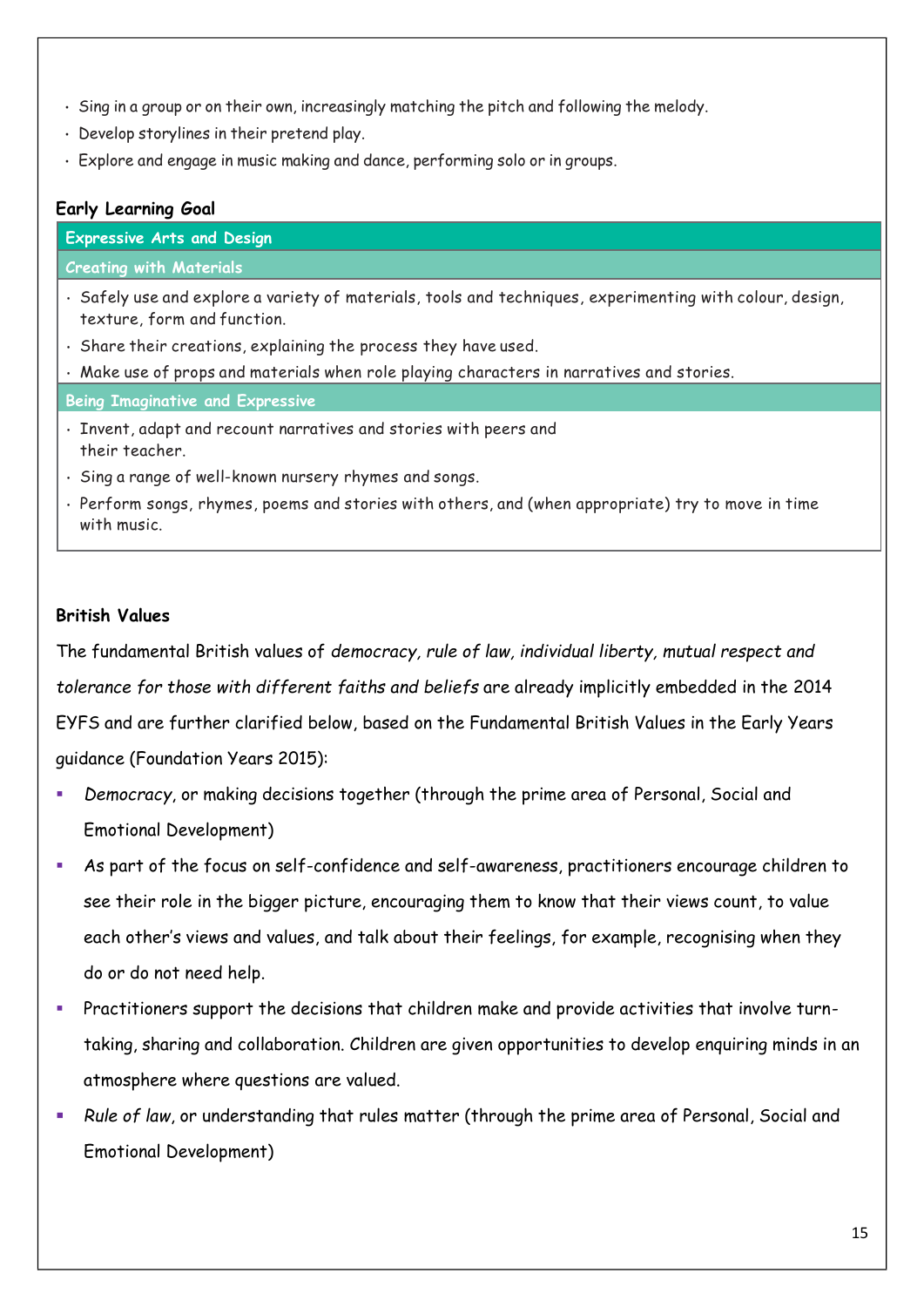- Practitioners ensure that children understand their own and others' behaviour and its consequence.
- **EXECT** Practitioners collaborate with children to create rules and the codes of behaviour, for example, the rules about tidying up, and ensure that all children understand rules apply to everyone.
- *Individual liberty***, or** freedom for all (through the prime areas of Personal, Social and Emotional Development, and Understanding the World)
- Children should develop a positive sense of themselves. Staff provide opportunities for children to develop their self-knowledge, self-esteem and increase their confidence in their own abilities, for example through allowing children to take risks on an obstacle course, mixing colours, talking about their experiences and learning.
- Practitioners encourage a range of experiences that allow children to explore the language of feelings and responsibility, reflect on their differences and understand we are free to have different opinions, for example discussing in a small group what they feel about transferring into Year 1.
- *Mutual respect and tolerance*, or treating others as you want to be treated (through the prime areas of Personal, Social and Emotional Development, and Understanding the World)
- Practitioners create an ethos of inclusivity and tolerance where views, faiths, cultures and races are valued and children are engaged with the wider community.
- Children should acquire tolerance, appreciation, respect for their own, and other cultures; know about similarities and differences between themselves and others, and among families, faiths, communities, cultures and traditions.
- Practitioners encourage and explain the importance of tolerant behaviours, such as sharing and respecting other's opinions.
- Practitioners promote diverse attitudes and challenge stereotypes, for example, sharing stories that reflect and value the diversity of children's experiences and providing resources and activities that challenge gender, cultural or racial stereotyping.

# ▪ **Impact:**

Observations are made of the children throughout EYFS using Target Tracker and these are recorded on the Target Tracker system, which tracks both progress and attainment. All children complete the EYFS Baseline at the beginning of Reception and they are assessed at the end of Reception against the Early Learning Goals. These results are shared with Parents and Year 1